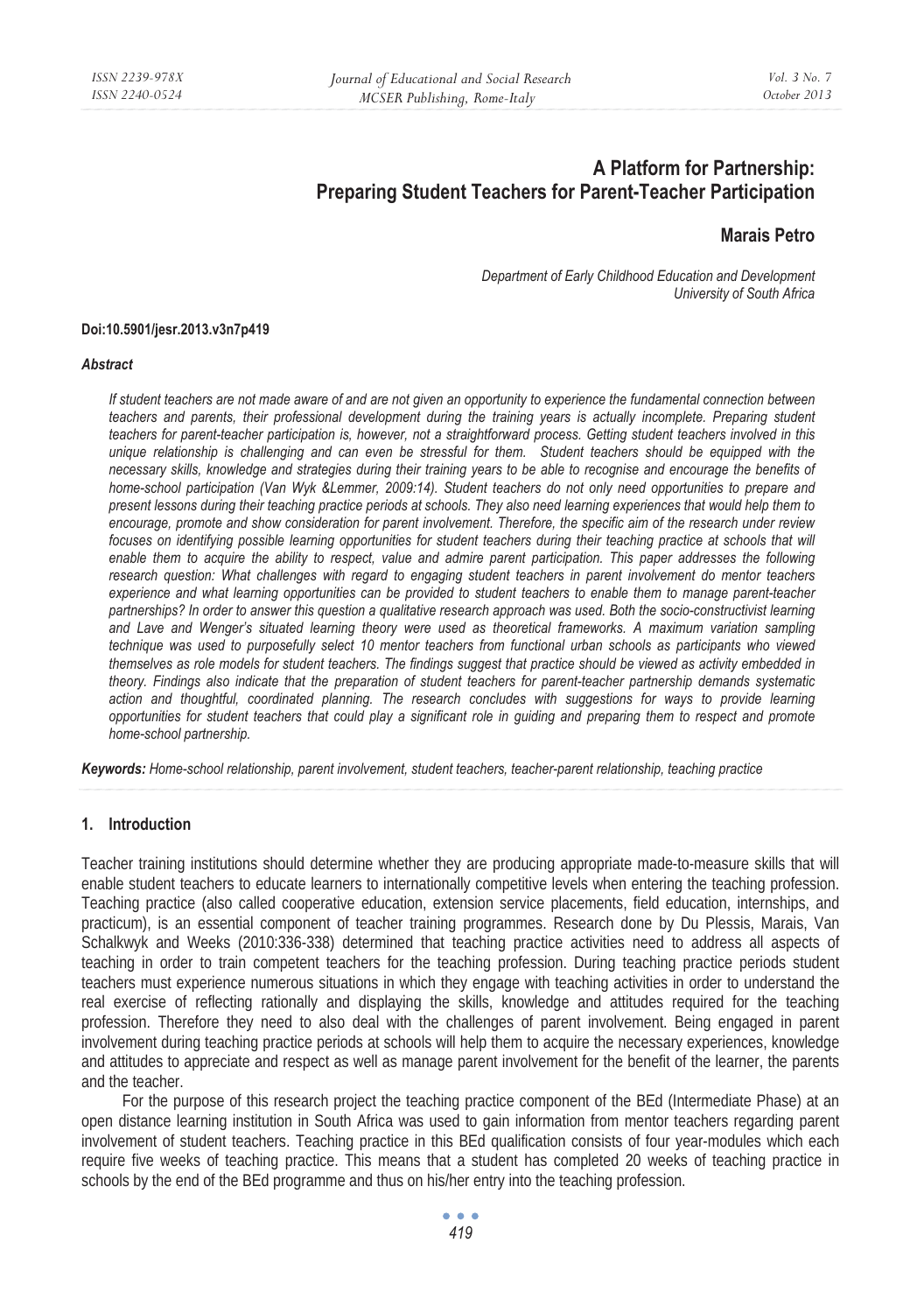| ISSN 2239-978X | Journal of Educational and Social Research | Vol. 3 No. 7 |
|----------------|--------------------------------------------|--------------|
| ISSN 2240-0524 | MCSER Publishing, Rome-Italy               | October 2013 |

This research was driven by the following research question: What learning opportunities can be provided to student teachers to enable them to effectively manage parent-teacher partnerships?

As far as could be determined, research which addressed this issue has to date not focused on ODL students. This study hopes to fill this gap in research by identifying activities to promote student teachers' ability to engage in parent involvement during teaching practice periods at schools. If this gap is not addressed, ODL student teachers may remain unaware of their responsibility to engage in and reflect on parent involvement. On the other hand, appropriate learning experiences during teaching practice periods will enable student teachers to acquire the necessary knowledge and skills as well as a positive attitude towards parent involvement. Thus, the aim of this research was to identify learning opportunities that can enable student teachers to engage and manage parent-teacher partnerships during their teaching practice periods at schools. This research addresses the following: the conceptual framework of the study; a literature review of parent involvement; the research design of the investigation, the findings and lastly the conclusions.

#### **2. Theoretical Framework and Literature Review**

Two learning theories supported this study namely, the socio-constructivist learning theory and Lave and Wenger's situated learning theory and its value is being explained according to the theme of this research. The socio-constructivist viewpoint on learning refers to learning as an on-going, energetic process of learners (student teachers) in constructing meaning and transforming understandings (about parent involvement and parent partnerships) while interacting with the environment (the school as a teaching and learning environment and reality). This is an active responsibility in constructing knowledge (about dealing with parent involvement). Moreover learning is collaborative and learners (student teachers) learn from their mentors (mentor teachers) and one another (other student teachers). Socio-constructivists also argue that the individual (student teachers' own) construction of knowledge (in this case, about parent involvement) always occurs in social contexts (in the school or community), because learning activities are socially and contextually bound. There should be a continuous reciprocal interaction to ensure that the learning process is productive and successful. Clearly, this theory is in favour of student-centred teaching and learning and places the learners' (student teachers') own efforts to understand (the phenomenon of parent partnership) at the centre of educational events (Woolfolk, 2007: 481).

Furthermore, socio-constructivists believe that learners (student teachers) should deal with complex real-life situations (problems, concerns and needs of the learners and their parents/caregivers). They need ample opportunities to engage in meaningful, problem-based activities. Student teachers therefore need sufficient time and mentoring during teaching practice periods to address the reality of parent involvement in a significant way during teaching practice periods. Their ideas should also be elicited in respect of the above (Collins, Brown & Holum, 1991:38-39). When engaging with parents, student teachers are asked to apply knowledge in diverse and authentic contexts, to interpret attitudes and problems and to construct arguments based on evidence. They continually need to articulate their knowledge and understanding and consult various resources. Student teachers should also work collaboratively and support one another when dealing with parents' concerns, problems and needs. Supporters of the socio-constructivist approach emphasise that mentors (mentor teachers) make their own thinking processes explicit to learners (student teachers) and encourage them to do the same.

The second theory that supported this study was the situated learning theory of Lave and Wenger (1991). Lave and Wenger (1991:32, 59, 70) view learning as a social process where uniqueness, membership (a need to belong in order to learn) and inter-personal relationships are significant. This theory is based on two inter-related beliefs. The first is that learning takes place in accordance to context, culture and the activity in which it occurs, and the second is that learning is a process that occurs in a participatory social context. The two parties involved in situated learning are the "master teachers" (mentor teachers) and the "apprentices" (student teachers). Learners (student teachers) acquire the knowledge and skills (about parent partnerships) that is required from them to perform in the classroom by engaging in the school situation (which includes participation in parent involvement). They have to apply the knowledge, skills and attitudes by engaging in real-life situations (the reality of parent partnerships).

Two concepts are relevant for situated learning theory, namely, "community of practice" and "legitimate peripheral participation". Learners (student teachers) develop and identify with the practices appropriate for a specific community (parents). Wenger identifies three elements that define a community of practice, namely, mutual engagement of participants in action, negotiation of a joint enterprise and development of a shared repertoire. Student teachers are legitimate peripheral participants in the practices of the teaching community during their teaching practice periods under the supervision of experienced mentor teachers. The two theories, discussed above together with the literature study will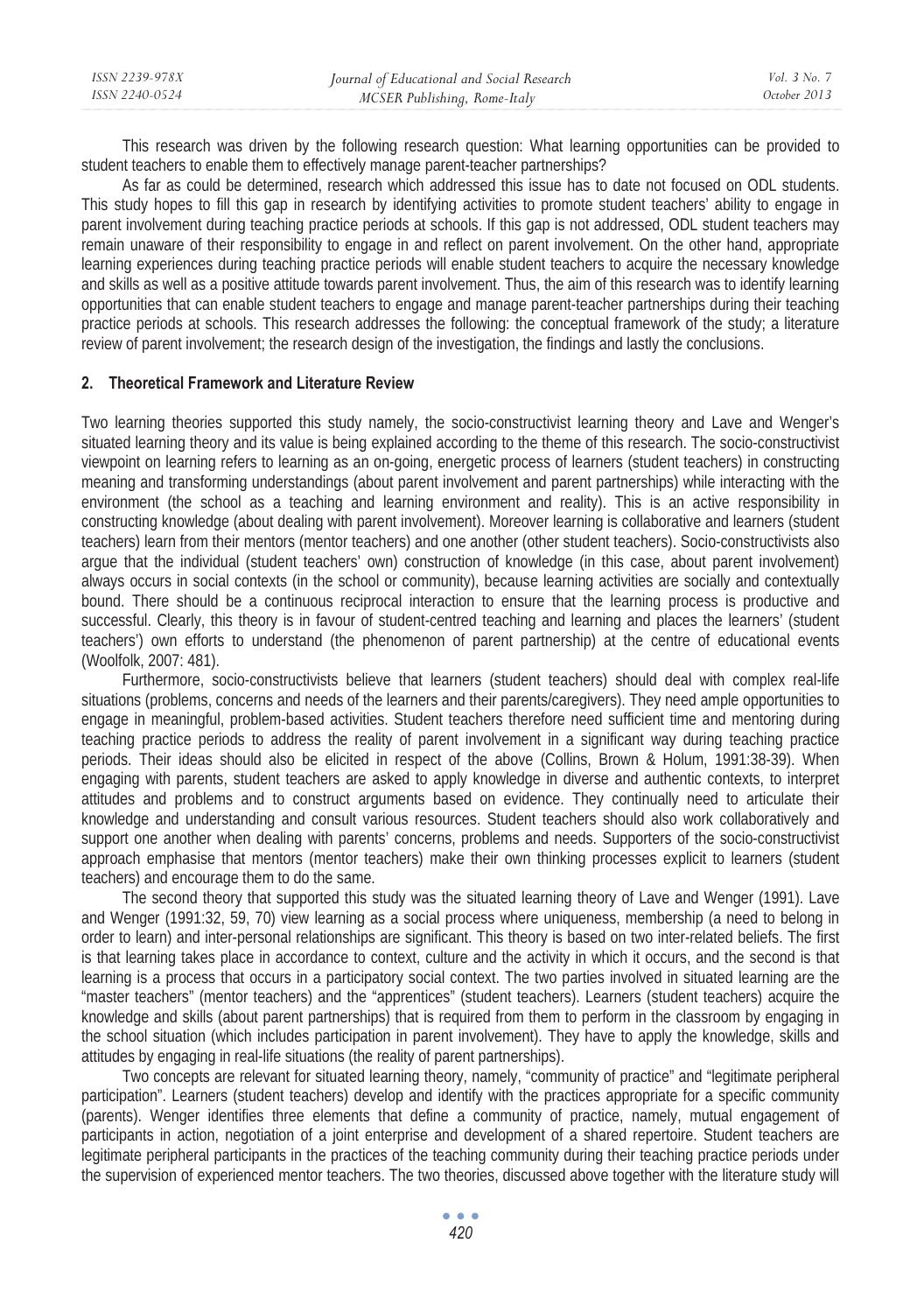be used to interpret the findings.

The following section contains a brief review of relevant literature. The focus is on the benefits and challenges of parent involvement for the learner, parent, and student teacher.

### *2.1 The importance of parent involvement*

The most effective teaching and learning take place when parents and teachers, thus families and schools work together. The learner always was and is still the most important person in education and every teaching and learning activity circles around the learner.

Parent involvement in early childhood education not only influences positive cognitive and social development but also helps young children to achieve their full potential (Driessen, Smit & Sleegers, 2005). Learners who receive parental attention and support in the early years of learning are more able to deal with school work independently later. Parent involvement leads to greater academic success. Children are usually keen to participate in activities when their parents are involved (Singh, Mbokodi & Msila, 2004:305).

Lemmer (2009:12) indicates that children benefit significantly in all aspects of school life when their parents are involved in their education. Gordon and Brown (2011:263) agree. Young children whose parents choose to become actively involved in school activities, reap the rewards and share in the success of their children (bonding experience). Clearly therefore, educational goals for young learners can be best achieved if parents are involved in their child's preschool years (Gordon and Brown (2011:263).

# *2.2 The need for student teachers to participate in parent involvement*

Many teacher training programmes at universities include either a separate module on parent involvement or as a part of another module. Unfortunately these modules are not always incorporated into the teaching practice component of the training programmes, and student teachers do not learn to communicate and engage with parents. To teach student teachers to address the needs of school learners from diverse cultural backgrounds is a challenge that cannot be underestimated. Not only are some school learners the children of immigrants, but in many cases English is not their mother tongue and, moreover, the learners also come from various religious backgrounds. Therefore training institutions should invest in the strengths and motivations of student teachers during their teaching practice periods at schools in order to best prepare them to participate in parent involvement (Caspe, Lopez, Chu & Weiss, 2011:1).

Parent involvement can be seen as a partnership between school and home and must be embedded in as system of training for professional development. According to (Caspe et al., 2011:2) five fundamental elements in the system are the following:

- *Standards for family engagement:* National professional standards that define what educators should know and be able to do when involved with parents must be in place. Currently the knowledge, skills and attitudes taught in teacher training programmes are left up to the discretion of each teacher training institution.
- *A curriculum that teaches the skills, knowledge and attitudes that teachers need to engage with families:*  According to Caspe et al. (2011:3), numerous ways to prepare student teachers for engagement with families have already been identified. Most universities give lessons in parent involvement through coursework, or via field experiences with families. Thus the message is clear: a curriculum that advances teaching skills regarding practical family involvement during the training years is critical.
- *Collaborations among the various stakeholders:* Training of student teachers with regard to the engagement between school and home requires involvement among various stakeholders, namely, the service providers for teacher training in higher education, school districts and schools, community-based organisations and parents. Colloboration between the training institution and schools is needed so that student teachers are placed with schools that will allow them to engage with the parents of learners in their classes. Furthermore, support systems must be offered at universities to conduct research in order to suggest best practices and strategies for family engagement with curriculum committees.
- *Continuing professional development around parent engagement:* Student teachers' experiences during teaching practice periods are not enough. Educators, such as practising teachers and faculty members at post-secondary institutions, must continue researching and thus expanding their knowledge and skills about the effect that parent engagement has on student success. To strengthen the parent engagement skills of both student teachers and teachers, they can be encouraged to become partners in community outreach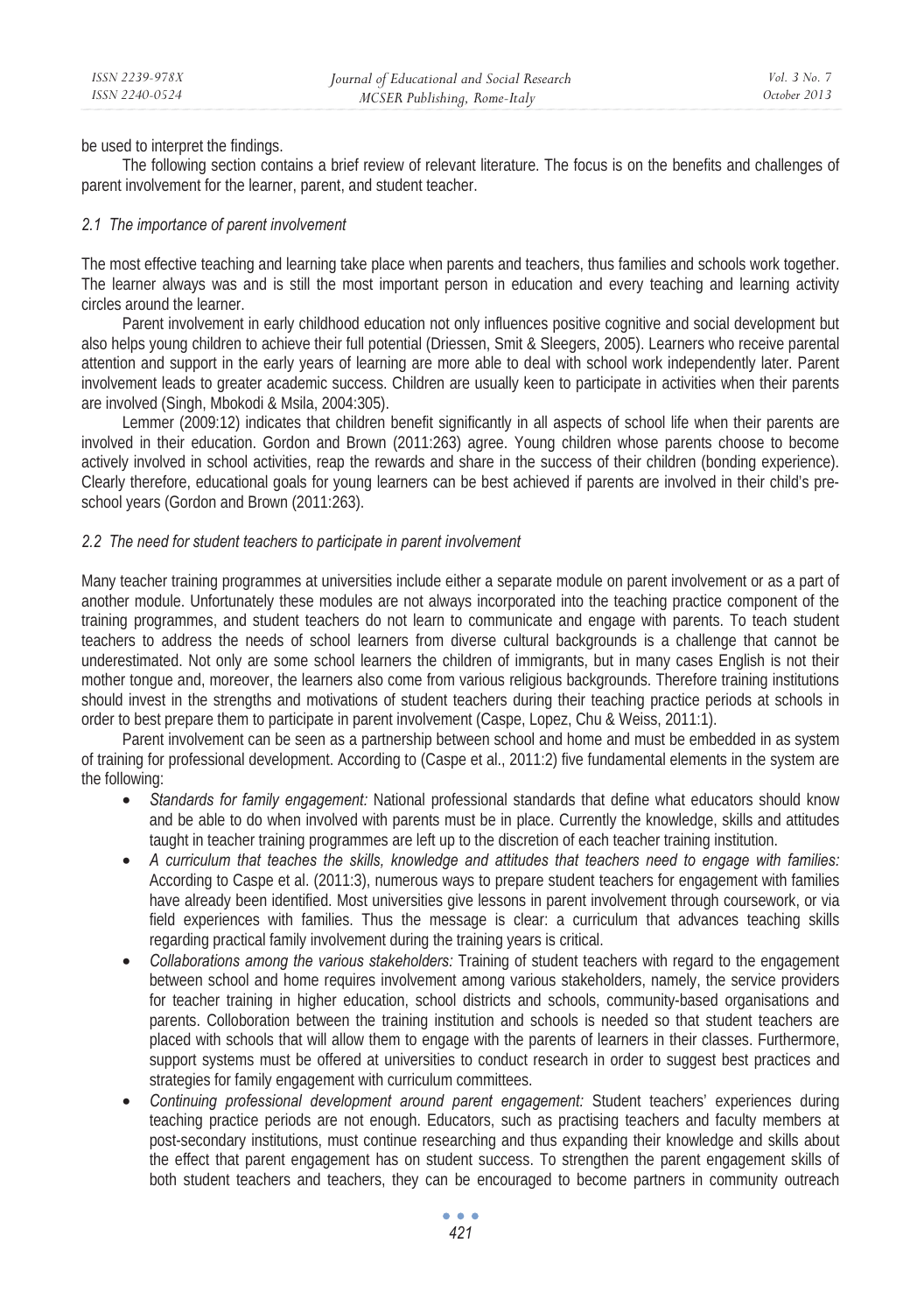projects.

• *Evaluation for learning and continuous improvement:* Evaluation of parent involvement is important because it provides knowledge of how prepared student teachers and other educators are to partner with families. It informs higher education institutions about the areas of parent engagement where student teachers and teachers are doing well and also about where they require support. Such information is useful in order to adapt and improve the relevant curriculum that deals with teacher-parent partnerships. According to Caspe et al. (2011:3) some teachers are not trained in dealing with the problems, needs and challenges of families of learners in their classes. To assign tasks during teaching practice, student teachers can be trained to do this.

According to Caspe et al. (2011:1), student teachers are concerned that they start their teaching career without the necessary skills and knowledge regarding parent involvement and these students identified practical experiences of parent involvement during teaching practice periods as one of the top strategies to improve teacher training programmes. Against the background of the theoretical framework and the literature review, the following methodology was deemed suitable for investigating the views of mentor teachers regarding the matter of preparing student teachers for parentteacher participation.

# *2.3 Research design*

The research employed a qualitative research approach using a phenomenological research design to obtain an understanding of the views of mentor teachers in the matter of preparing student teachers for parent-teacher participation. Purposeful sampling was used to select 10 information-rich mentor teachers as participants. These participants were selected because they identified themselves as role models for student teachers in a questionnaire which was inserted in one of the teaching practice workbooks and also because they teach in four functional urban schools which are usually selected by quite a number of student teachers for their teaching practice. One focus group interview was conducted at one of the schools. Written consent was obtained from the Department of Education and also from the school principals of the 4 schools where the teachers teach. Individual oral permission to audiotape the interview was obtained from all the participants. The interview was conducted in a conversational manner and began with an explanation of the purpose of the interview, a promise of confidentiality and a reassurance that there were no right or wrong answers. Only two questions were asked, namely: (1) *What are the challenges you are currently experiencing when students participate in parent involvement?* and (2) *What learning opportunities do you provide to help student teachers acquire the ability to respect, value and manage parent involvement?* Different tactics were used to eliminate bias. These included a mechanically recording interview and transcribing it verbatim. Member checking was also done after the study by sending the results to the participants so that they could determine whether their contributions had been interpreted correctly.

# **3. Findings and Discussion**

The findings fell into two main themes according to the two questions asked in the focus group interview, namely, current challenges experienced by mentor teachers regarding student teachers' participation in parent involvement and learning opportunities for student teachers suggested by the mentor teachers

# *3.1 Current challenges experienced by mentor teachers regarding student teachers' participation in parent involvement*

The first question was intended to determine the current challenges experienced by mentor teachers regarding the participation of student teachers in parent involvement. The participants were in agreement that the parents had doubts about student teachers' ability and knowledge to engage with them, the parents. Two of the participants also pointed out that they, as teachers, actually do not have enough time to promote and support student teachers' involvement with parents. One 40-year-old participant also pointed out that the student teachers are not always interested in participating in parent involvement. She maintained that the student teachers only wanted to present lessons in order to complete their teaching practice workbooks. Another participant, a 35-year old female, confessed that she feels uncertain of how to mentor student teachers in the matter of parent involvement. The following are the actual statements made by the participating mentor teachers in this regard:

• *One student teacher had to deal with a parent who had doubts about her abilities. This problem was not one I had anticipated and felt unprepared to reassure this mother.*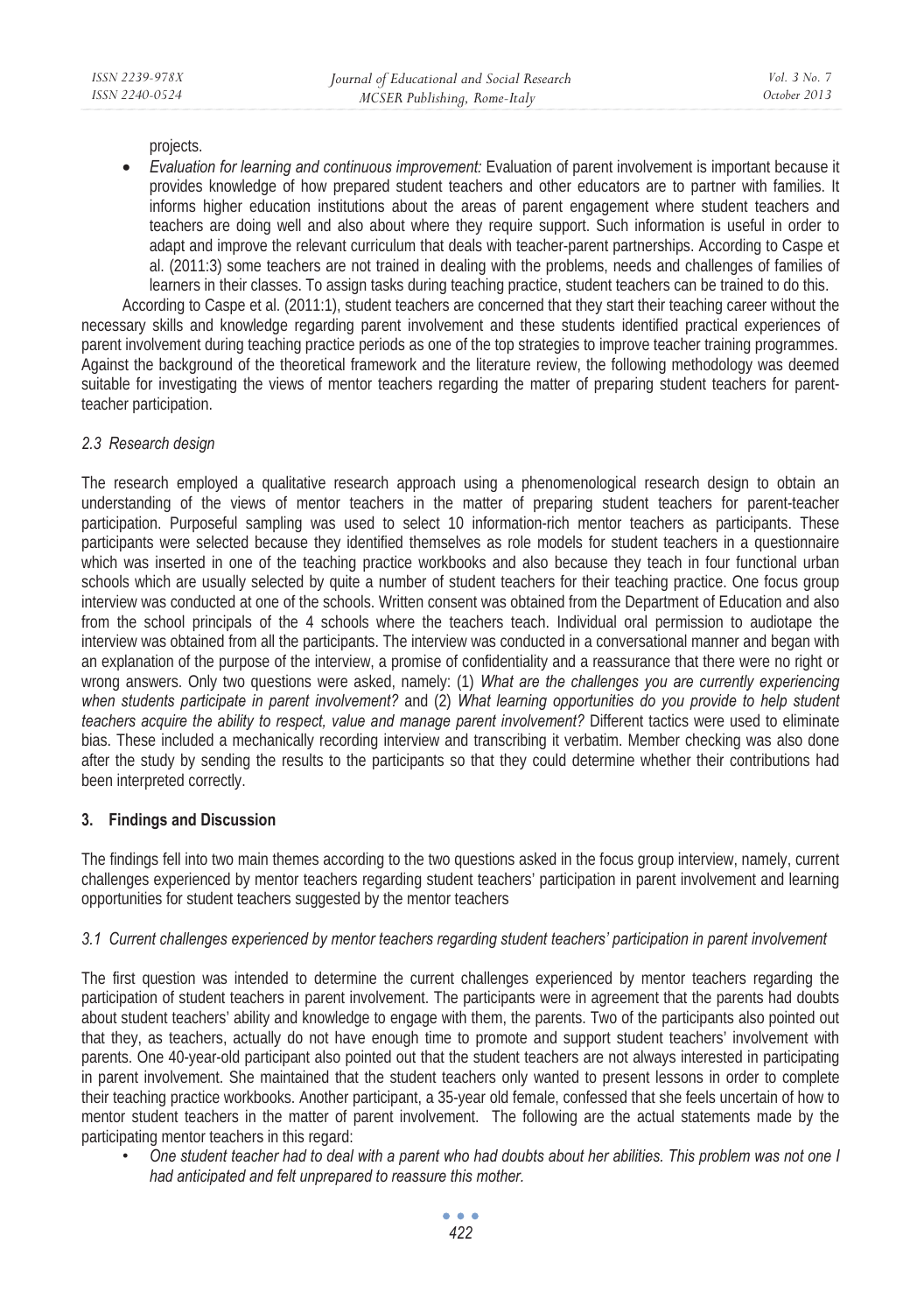- *I did not know that student teachers are allowed to talk to parents*
- *I do not have time to involve student teachers when I work with parents.*
- *I think that parents might be doubtful of a student teacher's experience. Parents prefer to talk to me.*
- *Student teachers only want to present the required lessons and are not interested in dealing with the parents*
- *I think parents might be doubtful of a student teacher's experience*

From the findings above it is clear that the current challenges regarding student teachers' participation in parent involvement during teaching practice periods at schools involve all three parties: the mentor teachers, the student teachers and the parents. Two participants thought that the parents were hindering and obstructing the involvement of student teachers because they did not trust the student teachers and they accused the student teachers of incompetency. Ignorance and unawareness of the responsibilities of a mentor teacher were also problems that emerged from the answers.

A serious problem that the mentor teachers pointed out was the fact that some student teachers do not want to get involved in anything other than completing their assignments as set out in the workbooks and are not interested in activities that are not required by the training institution. From the answers of the participating mentor teachers, it seems as if some students want to avoid activities that are not set out in their teaching practice workbooks. This is most unfortunate because student teachers who do not want to be involved in experiences with parent partnerships deprive themselves of valuable learning opportunities that will ultimately improve their ability to support the learners in their care. It is a teacher's duty and calling to put the learners in the centre of all activities and it is for the learners' benefit to strengthen home-school relationships.

In terms of the socio-constructivist theory on learning, interacting with the social environment is an important part of knowledge construction. The school as a teaching and learning environment is the heart of a community and student teachers need to take responsibility for constructing their own knowledge during teaching practice periods. Furthermore, socio-constructivists believe that student teachers should deal with complex, real-life situations, thus with the problems, concerns and needs of the learners and their families. These aspects should be part of student teachers' experiences during their training years.

The reports from the participants regarding the student teachers' reluctance to be involved in parent partnerships also runs counter to one of the previously mentioned guidelines of Caspe et al (2011:3), namely, that the teacher training curriculum should include activities that teach students the skills needed to engage with parents during the teaching practice periods. A curriculum that advances the skills, knowledge and attitudes of student teachers by including compulsory assignments during teaching practice periods will contribute towards and advance the professional development of student teachers.

As the mentor teachers pointed out, parents are actually also to blame for the fact that students are not involved in engaging with parents because they, the parents, prefer to engage with the teachers. It could be that parents underestimate student teachers' insight and their ability to show understanding. The fact, however, is that student teachers have chosen to become educators and it is part of their training to become problem solvers in the life of every learner. Under the careful guidance of mentor teachers it is possible that student teachers can provide valuable support to parents.

# *3.2 Learning opportunities for student teachers provided by mentor teachers*

The object of the second question posed to the participants was to determine the learning opportunities provided by the mentor teachers. Although all participants acknowledged that they do not go to a great deal of trouble to promote parent involvement with student teachers, they nevertheless recommended the following:

- *I will provide clear guidelines for communication with parents.*
- *I will motivate student teachers to attend parent/teacher meeting.*
- *Teachers need to inform parents about the student teachers who will be doing their teaching practice in the class.*
- *I will help parents to understand the responsibilities of student teachers.*
- *I will focus on the importance of communication with parents, such as weekly class newsletters, e-mails, and sms messages.*
- *I will observe student teachers cooperating with parents and discuss their input afterwards.*
- *I will guide the student teachers to write a letter to introduce herself to the parents*
- *Mentor teachers need to be concerned with student teachers' ability to work with parents from different cultural*